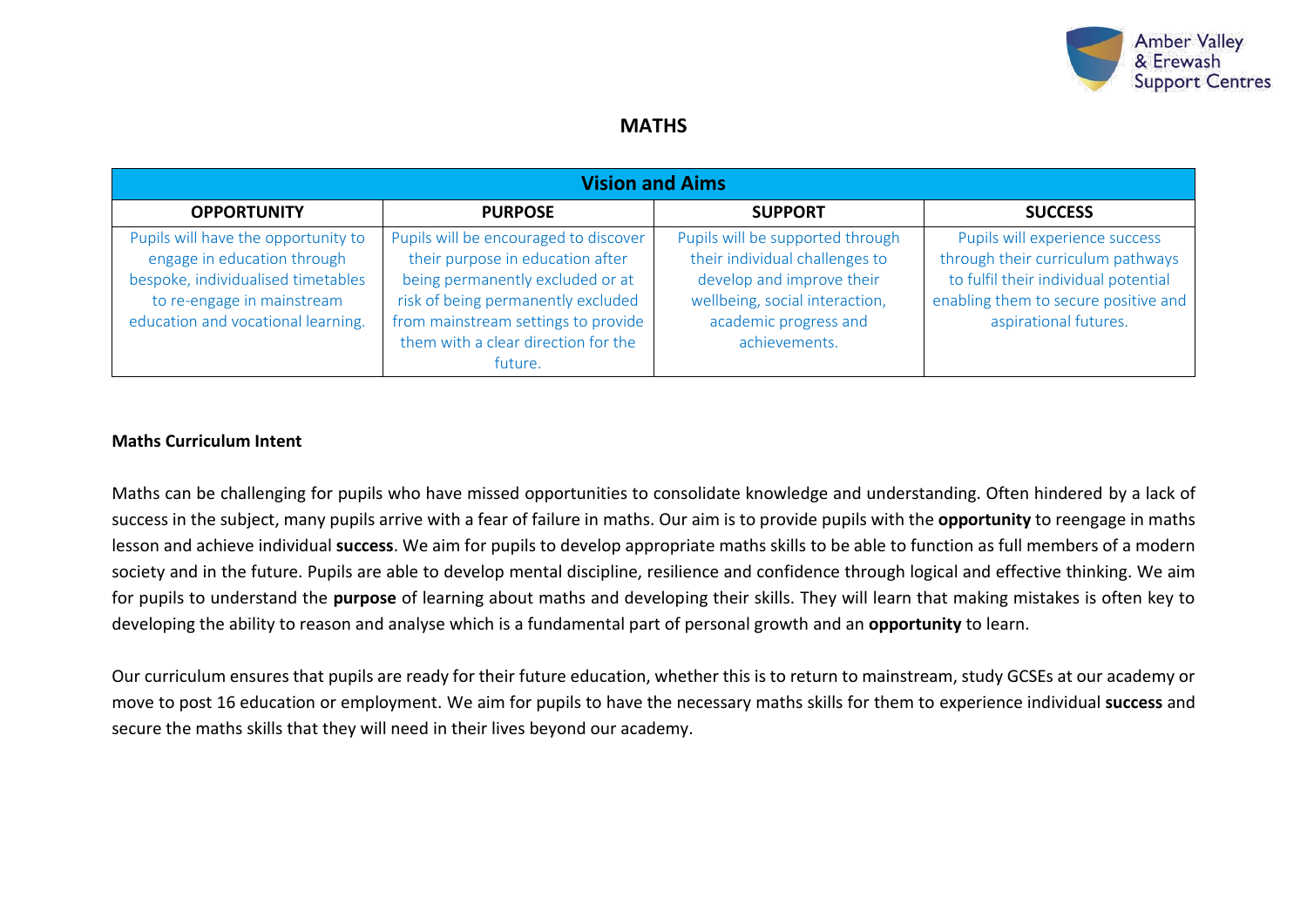

Our intent enables pupils to:

- Experience individual success in maths;
- Build independence and confidence in maths;
- Develop problem solving and reasoning skills;
- Make mistakes and build resilience;
- Learn about the role that maths plays in the wider world;
- Leave our academy with relevant maths skills so that they can be functional in their next setting and the world.

## **Content**

Maths content is shared in the long term curriculum plan below. Content is divided into 6 academic terms for pupils who are site based. Curriculum content is taken from elements of the National Curriculum.

Pupils who attend the Alternative Provision Team each have bespoke, individualised content planned for based on gaps in their knowledge identified from BKSB baseline assessments. Content is delivered for pupils to achieve a Functionals Skills in Maths. An example of the curriculum content for these pupils can be seen in the example long term plan. Individual long term plans are devised per pupil. Where appropriate, pupils will be entered for GCSE Maths.

### **Implementation**

Delivery of maths is either via site based small classes, targeted intervention or one to one teaching. This allows pupils to learn in an appropriate environment and positively promotes engagement in learning. We encourage learning with flexible and bespoke **support** strategies identified per individual pupil in their 'pupil information pack'.

The sequencing of maths ensures that content is taught in a logical order so that pupils build on knowledge. The curriculum is designed to allow for revisiting of content and transfer knowledge into subsequent topics. This allows pupils to utilise knowledge and skills and make crosscurricular links. When pupils transition between our academy sites they are able to transfer their basic maths skills and apply these.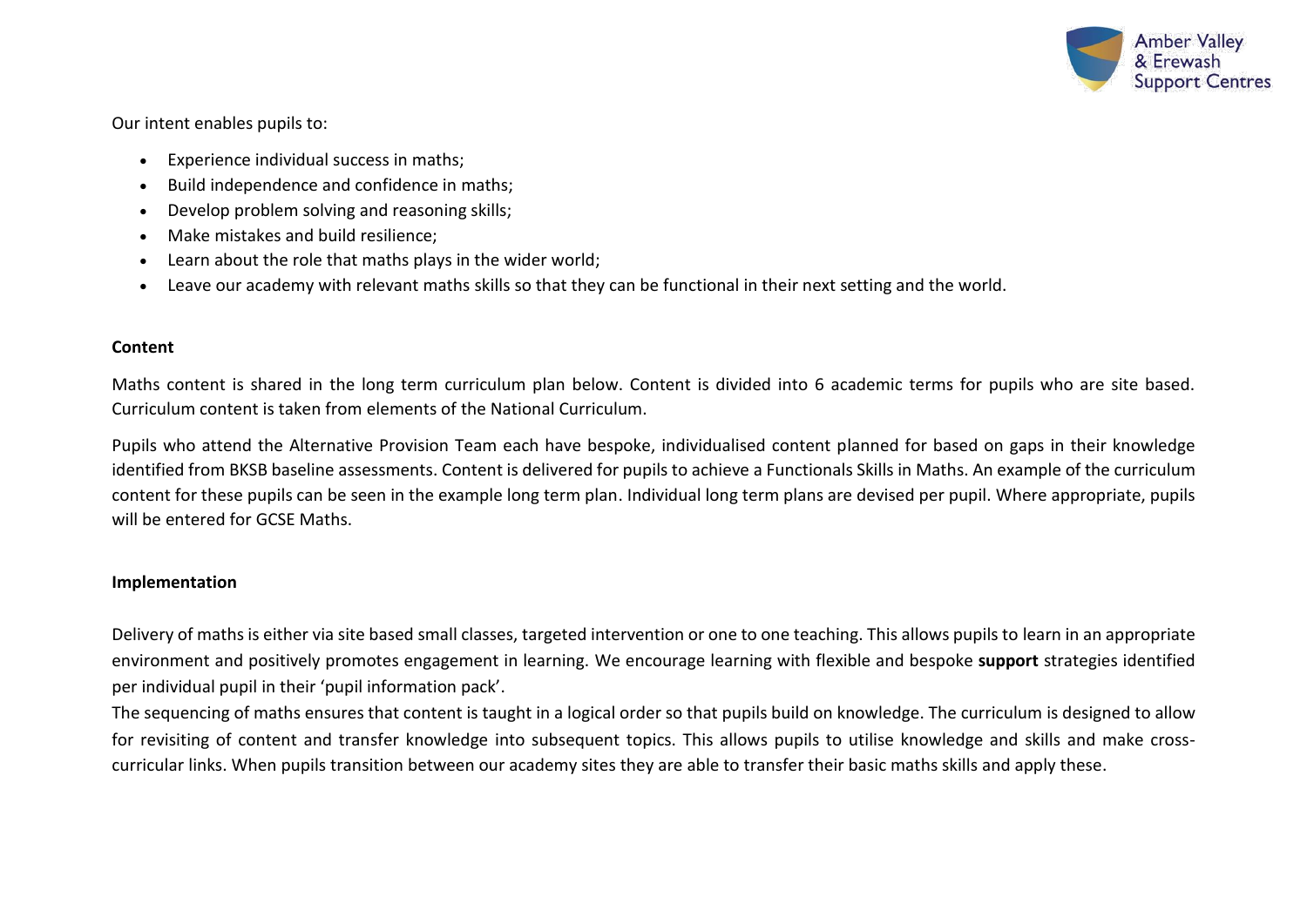

Interventions take place for individual pupils in order to provide a solid foundation and build confidence in individual abilities. Interventions may include Maths Ninjas, catch-up numeracy or one to one teaching. Interventions will aid in the acceleration of progress so that individual pupils can achieve their target and experience **success.**

At KS4, maths is delivered in line with the qualifications on offer. Our aim is to provide the **opportunity** for pupils at KS4 with a qualification in Maths, either Functional Skills and/or GCSE Maths. Some KS3 pupils may also work towards the Maths Functional Skills qualification. We aim for all pupils to make maximum progress whilst with our academy.

In the Alternative Provision Team, pupils have the **opportunity** to develop their mathematical knowledge and reasoning skills so that they can function in society beyond year 11. Pupils have Maths delivered on an individual basis by their keyworker often through additional **support** in the home.

#### **Assessment**

Pupils complete a diagnostic baseline assessment when they join the Academy. This may be through use of a standardised assessment or BKSB. This ensures that all pupils are set appropriate targets and work can be differentiated accordingly. Assessments are used as appropriate to each site to evidence progress towards targets.

Pupils are continually assessed on their grasp of content covered and outcomes are set each lesson to support or extend their understanding. Formative teacher assessment will take place during maths lessons.

Summative assessments at the end of topics will be completed for all pupils not working towards formal qualifications. Summative assessment for KS4 pupils and some KS3 pupils will be their formal exam result.

KS4 pupils' working towards GCSEs will complete mock exams which generate a GCSE grade in order to track their progress. Their performance on these assessments is analysed and used to inform intervention to take place in preparation for their GCSE Maths exam. KS3 and 4 pupils have the **opportunity** to access Functional Skills exams throughout the year which will evidence assessment and progress in Maths.

All pupils are also assessed for progression in accordance with the whole academy bespoke assessment and tracking 14 Step Scale. All pupils will have a baseline and target set using the maths 14 Step Scale. This enables our academy to track progress in maths across all pupils. Pupils are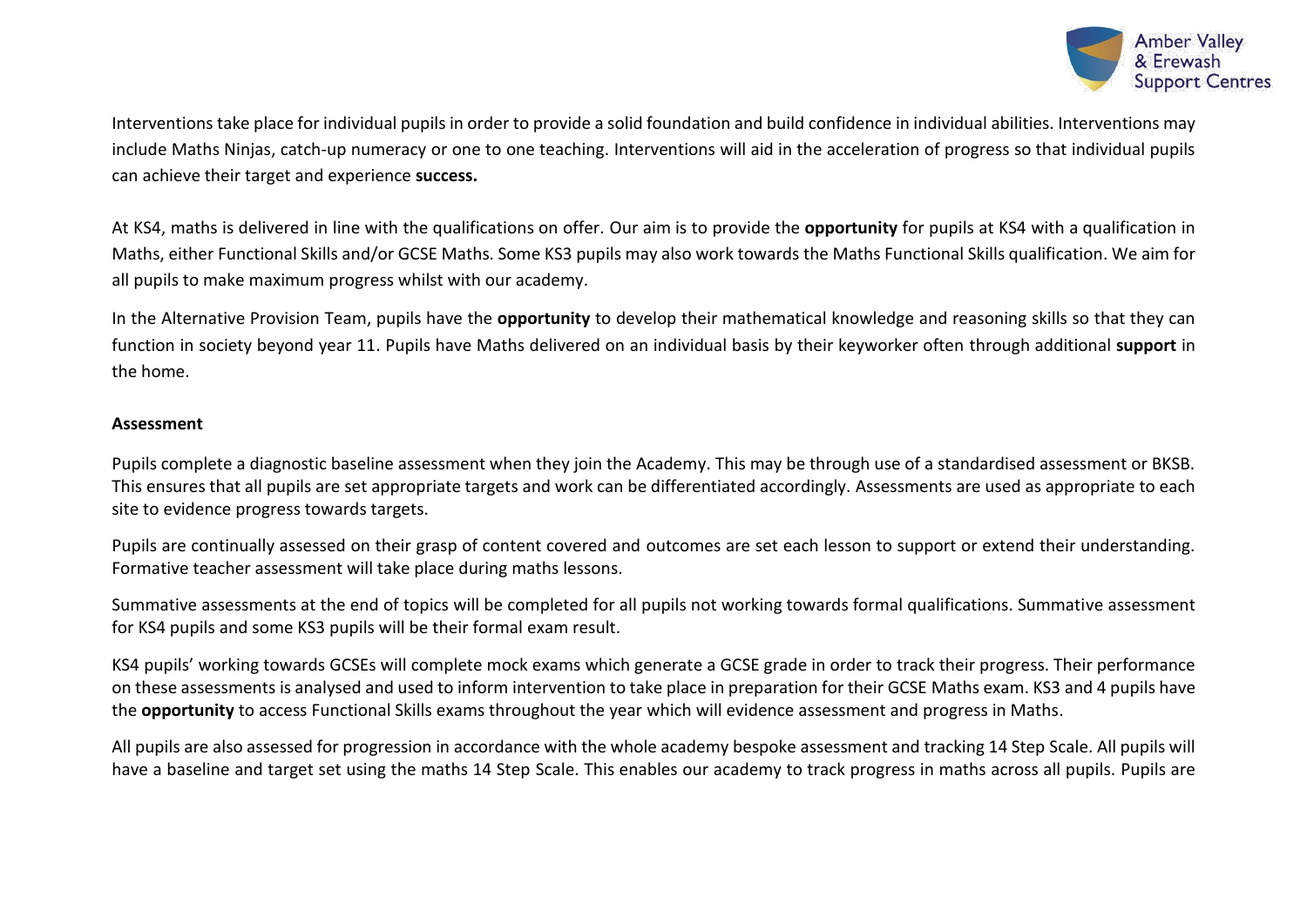

able to move between our academy sites if appropriate and continue to track knowledge and skill development through the 14 Step Tracking Scale.

All pupils have a bespoke short term numeracy target set in their ILP 6 times per year. This allows for individual progress and **success,** increasing confidence and self- esteem.

#### **Impact**

Pupils experience progress through the individual baseline assessments and bespoke **support** strategies implemented. We aim for all pupils to experience individual **success** in Maths through the curriculum, individual target setting and use of high expectations.

There is an emphasis on the fundamentals in Maths which builds onto the Functional Skills pupils require for their next step. Positive reengagement allows for closing of gaps in preparation for a view to return to a mainstream learning environment. For those pupils who can access **opportunities** for qualifications, early entry for Functional Skill is intended. GSCEs are governed by the examination boards and pupils who are able to achieve a qualification will be entered. Pupils will be inspired to work towards the next level qualification where time allows. All pupils are encouraged to make maximum progress whilst on roll with short term and long -term target setting. Aspirational targets are set to support high expectations and encourage **success**. Some pupils on are roll for very short periods. Our ethos allows pupils to have the **opportunity** to achieve a qualification and experience **success** regardless of time on roll. Some pupils may achieve both GCSE and Functional Skill qualifications. Skills developed are able to be transferred successfully to our vocational qualifications offered through our Alternative Provision commissioning process. Qualifications such as Construction will require pupils to apply their Maths skills throughout the course in order to complete their BTEC qualification.

#### **Career links with the Maths Curriculum**

The maths long-term plans have a careers focus for each term which links the topic to related maths careers (see LTP). Throughout the curriculum there are **opportunities** to apply mathematical applications to 'real life' situations.

Teachers make reference to different careers available within the boundaries of a particular subject, e.g. Engineering for Maths. Progression pathways, next steps training and post-16 education **opportunities** are identified. Pupils are given opportunities to research career pathways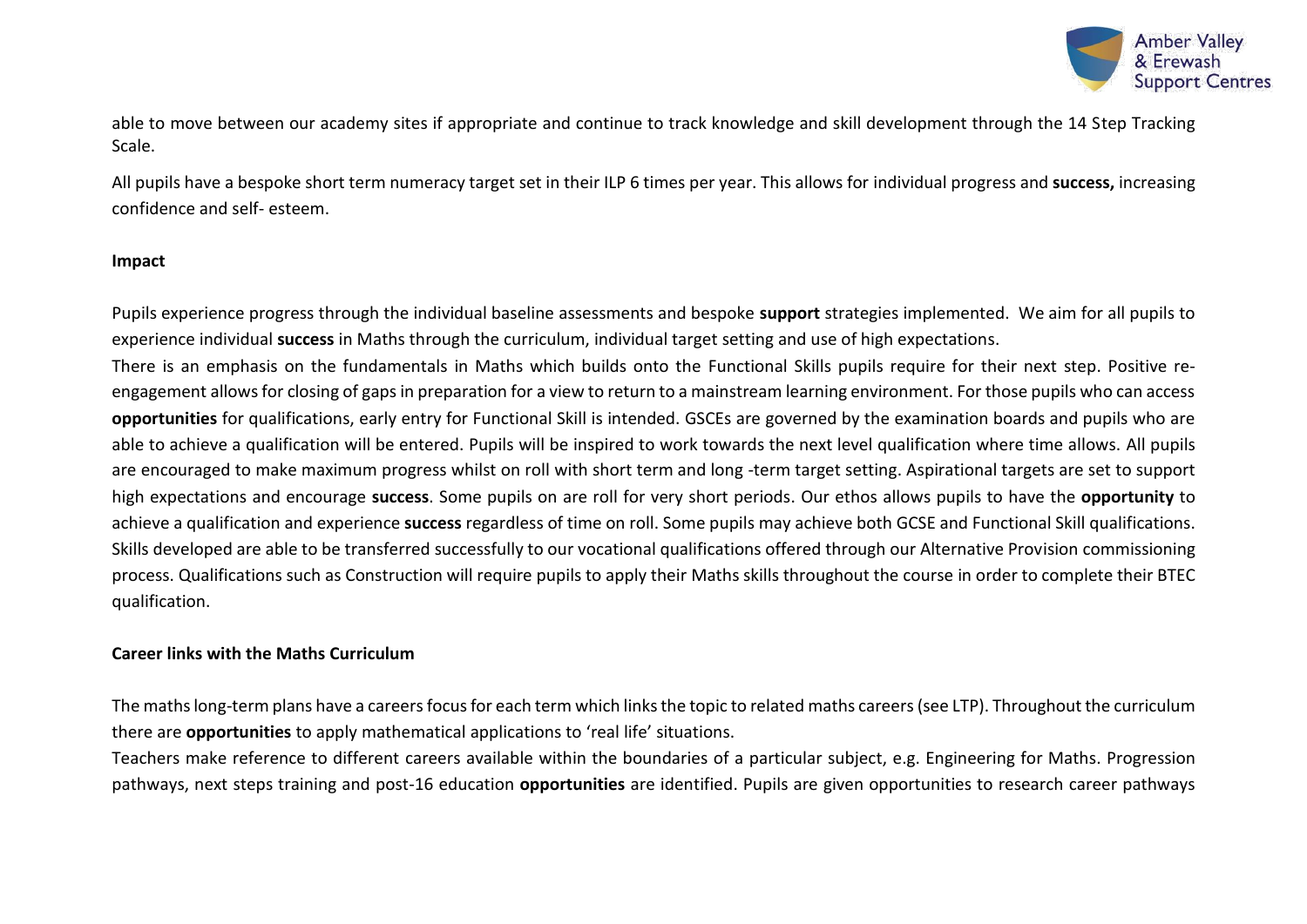

and expand their knowledge of different careers. They are encouraged to be aspirational and are exposed to a wide variety of careers. Careers is delivered by both teachers and teaching assistants and is also embedded in the timetabled curriculum at each academy site.

| <b>MATHS QUALIFICATION PATHWAYS</b>  |                                                   |                                                   |                                                   |                                                             |                                                             |
|--------------------------------------|---------------------------------------------------|---------------------------------------------------|---------------------------------------------------|-------------------------------------------------------------|-------------------------------------------------------------|
|                                      | Entry Level 1                                     | Entry Level 2                                     | Entry Level 3                                     | Level 1                                                     | Level 2                                                     |
| Alternative<br><b>Provision Team</b> | <b>Edexcel Functional</b><br>Skills Entry Level 1 | <b>Edexcel Functional</b><br>Skills Entry Level 2 | <b>Edexcel Functional</b><br>Skills Entry Level 3 | <b>Edexcel Functional</b><br>Skills Level 1                 | <b>Edexcel Functional</b><br>Skills Level 2                 |
|                                      |                                                   |                                                   |                                                   | AQA GCSE 1-3                                                | AQA GCSE 4-9                                                |
| Sawley site                          | <b>Edexcel Functional</b><br>Skills Entry Level 1 | <b>Edexcel Functional</b><br>Skills Entry Level 2 | <b>Edexcel Functional</b><br>Skills Entry Level 3 | <b>Edexcel Functional</b><br>Skills Level 1<br>AQA GCSE 1-3 | <b>Edexcel Functional</b><br>Skills Level 2<br>AQA GCSE 4-9 |
| Bennerley                            | <b>Edexcel Functional</b><br>Skills Entry Level 1 | <b>Edexcel Functional</b><br>Skills Entry Level 2 | <b>Edexcel Functional</b><br>Skills Entry Level 3 | <b>Edexcel Functional</b><br>Skills Level 1                 |                                                             |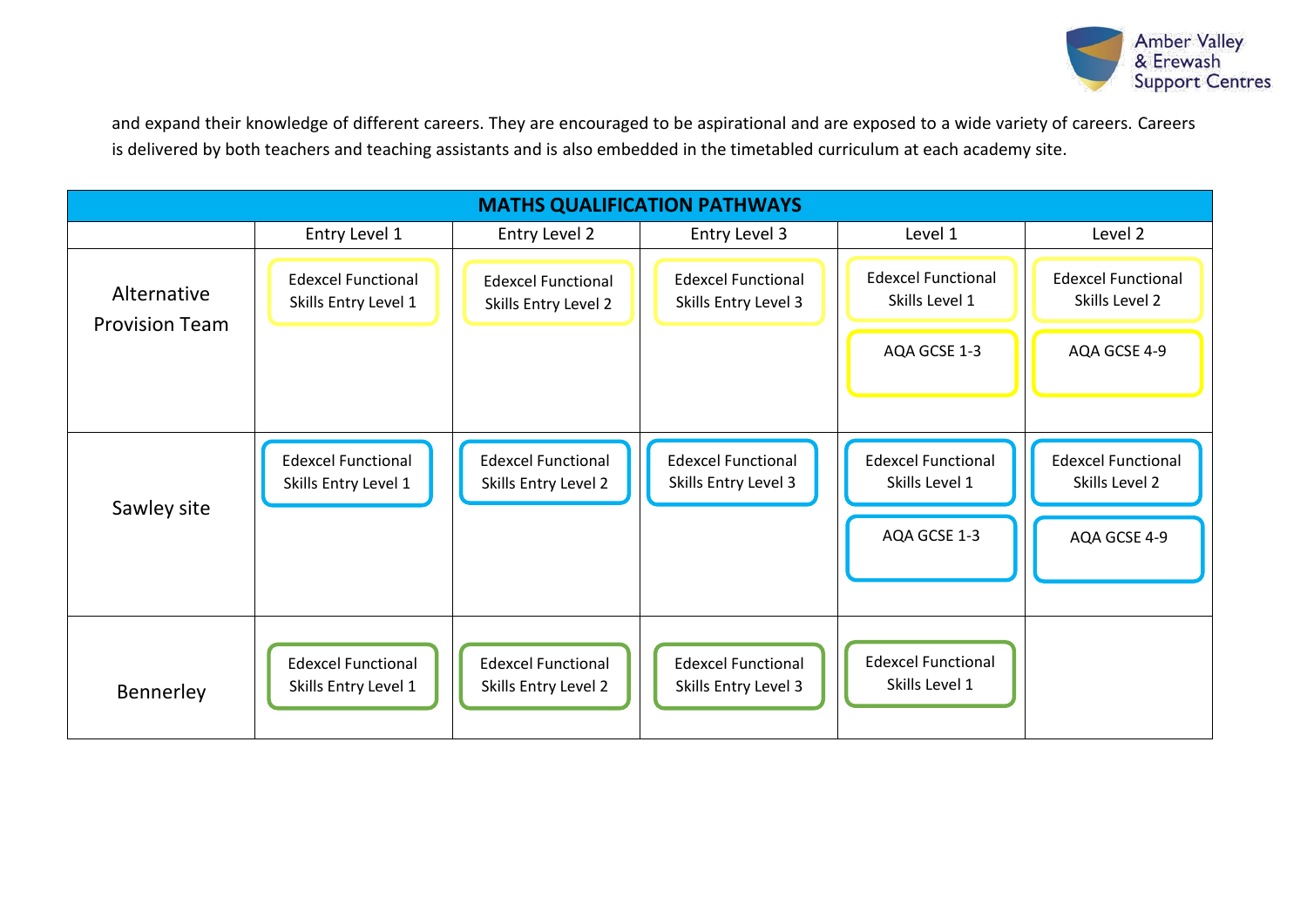

# **Maths Long Term Plan 2021 - 2022**

| Autumn 1              | <b>Autumn 2</b>            | Spring 1                    | <b>Spring 2</b>               | Summer 1             | <b>Summer 2</b>        |
|-----------------------|----------------------------|-----------------------------|-------------------------------|----------------------|------------------------|
| Number and Place      | Application of             | Fractions, Decimals         | KS <sub>2</sub>               | Statistics and       | Geometry               |
| Value                 | number                     | and Percentages             | Measurement                   | Probability          |                        |
|                       |                            |                             |                               |                      | KS <sub>2</sub>        |
| KS <sub>2</sub>       | KS <sub>2</sub>            | KS <sub>2</sub>             | KS3/KS4                       | KS <sub>2</sub>      | Draw 2D shapes         |
| Read, write, order    | Multiply and divide        | Recognise and show          | Algebra                       | Pictograms, Bar      | Recognise 3D shapes    |
| and compare           | by powers of 10            | fractions                   |                               | charts and time      | Build and make 3D      |
| numbers to            | Add and subtract           | <b>Equivalent fractions</b> | KS <sub>2</sub>               | graphs               | nets                   |
| 10 000 000            | using formal written       | Simplify fractions          | Convert between               | Pie charts and line  | Compare and classify   |
| Rounding to powers    | methods                    | Count up and down in        | units of measure              | graphs               | geometric shapes       |
| of 10                 | Multiply up to 4           | hundredths                  | Convert between               | Calculating the mean | based on properties    |
| Use negatives in      | digits by 2 digits         | Compare and order           | metric and imperial           | Read, write and      | Illustrate parts of a  |
| context and calculate | using formal written       | fractions                   | Calculate the area            | compare tables       | circle                 |
| across zero           | methods                    | Add & subtract              | and perimeter of              | including timetables | Know angle facts,      |
| Count forwards and    | Divide numbers up to       | fractions                   | rectilinear shapes            | Using words from     | estimate and           |
| backwards in steps of | 4 digits by 2 digits       | Multiply fractions          | Area of                       | probability          | compare                |
| powers of 10          | using formal written       | Divide fractions by a       | parallelograms and            | Representing         | Draw and measure       |
| Read and write        | methods or short           | whole number                | triangles                     | probabilities as a   | angles                 |
| roman numerals to     | method                     | Identify basic FDP          | <b>Calculations involving</b> | fraction             | Angles around a        |
| 1000 (M)              | Calculate in context       | equivalents                 | measure                       |                      | point                  |
| Place value of        | (money)                    | Convert improper and        | Estimate, compare             | KS2 Algebra          | Angles on a straight   |
| decimals to 1/1000    | Common factors,            | mixed number                | and calculate with            | Use simple formula   | line                   |
|                       | multiples                  | fractions                   | money                         | Generate and         | Describe positions o   |
|                       | prime numbers to           |                             | Read write and                | describe number      | n full coordinate grid |
| KS3                   | 100                        | Ratio                       | convert between               | sequences            | (four quadrant)        |
|                       | <b>Mental calculations</b> |                             | analogue and digital          | Express problems     |                        |
|                       |                            |                             |                               | algebraically        |                        |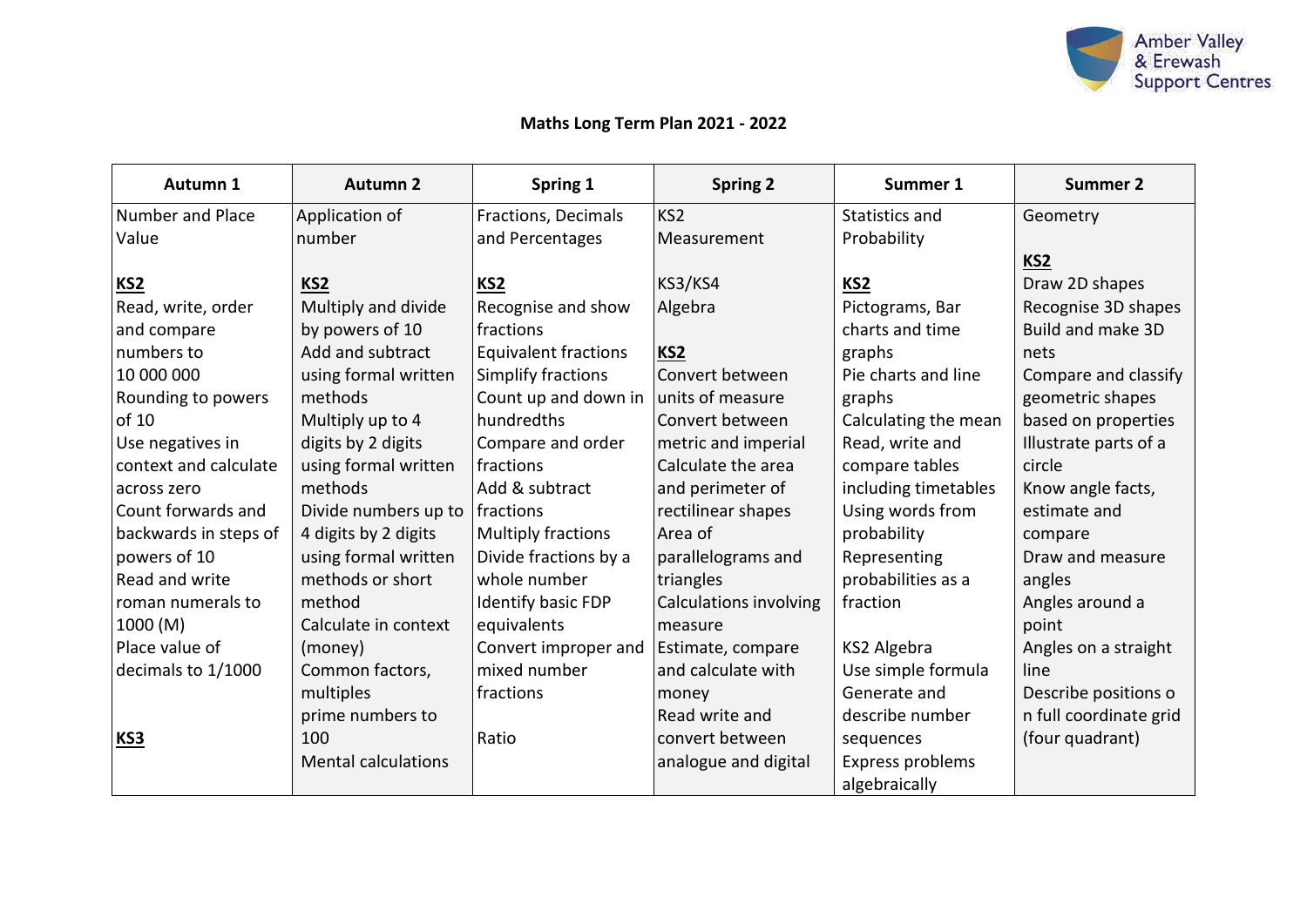

| Read and write         | <b>Recall multiplication</b> | solve problems                | <b>KS3</b>                | Find pairs of               | Draw and translate    |
|------------------------|------------------------------|-------------------------------|---------------------------|-----------------------------|-----------------------|
| numbers-integers &     | and division facts up        | involving the relative        | Simplifying               | numbers that satisfy        | on the coordinate     |
| decimals               | to 12 x 12                   | sizes of two quantities       | expressions               | an equation                 | plane                 |
| Ordering numbers       | Order of operations          | solve problems                | Substitution              |                             |                       |
| Representing           | (BIDMAS)                     | involving the                 | <b>Expanding single</b>   | <b>KS3</b>                  |                       |
| inequalities           | KS3                          | calculation of                | brackets                  | <b>MMMR</b>                 |                       |
| Rounding-integers &    | Addition &                   | percentages<br>solve problems | <b>Function machines</b>  | Tally's, pictograms,        | KS3                   |
| decimals               | subtraction including        | involving similar             | Solving linear            | bar and line charts.        | 2D shapes             |
| Rounding               | decimals                     | shapes where the scale        | equations                 | Pie charts                  | Area and perimeter    |
| Negative numbers       | Integer and decimal          | factor is known or can        | Arithmetic sequences      | Scatter graphs              | of compound shapes    |
| Time                   | multiplication               | be found                      | Nth term                  | Conversion graphs           | Area of Triangles     |
|                        | including negatives          |                               |                           | Probability of events       | Area of               |
| KS4                    | Integer and decimal          | solve problems                | KS4                       | Probability adding to       | Quadrilaterals        |
| Read and write         | division                     | involving unequal             | Substitution              |                             | Area &                |
| numbers                | Multiplying &                | sharing and grouping          | Algebraic                 | Sample space                | circumference of a    |
| Ordering numbers       | dividing by powers of        | using knowledge of            | manipulation              | diagrams                    | circle                |
| Rounding - significant | 10                           | fractions and multiples.      | Expanding and             | Combinations, listing       | Types of triangles &  |
| figures                | <b>Bank statements</b>       | KS3                           | factorising single and    | outcomes                    | quadrilaterals        |
| Estimation             | Area and perimeter           | Representing                  | double brackets           |                             | Working with          |
| Error intervals        | of rectangles                | Fractions                     | Substitution into         | KS4                         | coordinates           |
| Upper and lower        | Types of numbers             | Expressing one                | formula                   | <b>Discrete</b>             | Symmetry              |
| bounds                 | Power and Roots              | quantity as a fraction        | Solving linear            | representation              | Measuring angles      |
| Converting             | Indices rules                | of another                    | equations including       | <b>MMMR</b>                 | Angles around a       |
| reoccurring decimals   | <b>HCF &amp; LCM</b>         | <b>Equivalent fractions</b>   | unknowns on both          | <b>Scatter Graphs</b>       | point and a straight  |
|                        | <b>Product of Primes</b>     | Order and compare             | sides and inequalities    | Mean from a table           | line                  |
|                        | Order of operations          | fractions                     | <b>Basic simultaneous</b> | Pie charts                  | Angles in triangles & |
| <b>FS Focus</b>        |                              | Fractions of amounts          | equations                 | <b>Comparing statistics</b> | quadrilaterals        |
| Using numbers and      | KS4                          | <b>Fractional increase</b>    | Forming and solving       | Probability of events       | Scale drawings        |
| the number system      | Four calculations            | and decrease                  | equations                 | Probability adding to       | <b>Bearings</b>       |
|                        | <b>Order of Operation</b>    |                               | Changing the subject      | 1                           |                       |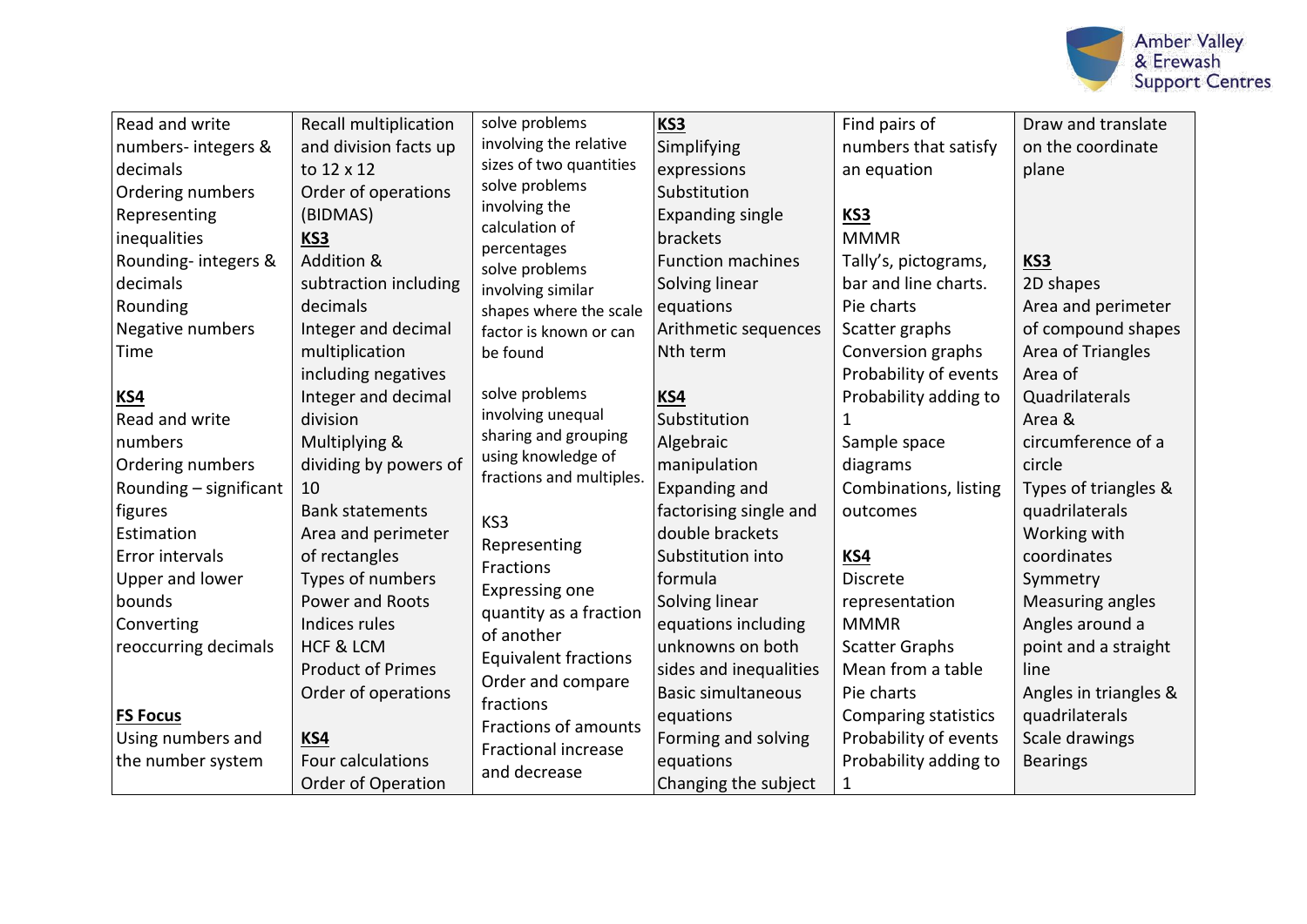

| Solving mathematical | Types of number          | Convert between              | Arithmetic sequences | Sample space          | Constructing shapes   |
|----------------------|--------------------------|------------------------------|----------------------|-----------------------|-----------------------|
| problems and         | Indices rules            | mixed and improper           | Nth term             | diagrams              | - isometric drawings, |
| decision making      | <b>Product of Primes</b> | fractions                    | Quadratic sequences  | Combinations, listing | plans & elevations    |
|                      | HCF & LCM using          | Four calculations            | & nth term           | outcomes              | Properties of 3d      |
|                      | Venn Diagram             | with fractions               |                      | Experimental          | shapes                |
|                      | <b>Standard Form</b>     | Understanding                |                      | probability           | <b>Nets</b>           |
|                      | simplifying              | percentages                  |                      | Frequency trees       |                       |
|                      | <b>Standard Form</b>     | <b>FDP</b>                   |                      | Venn diagrams         | KS4                   |
|                      | calculations             | <b>Expressing quantities</b> | <b>FS Focus</b>      | Tree diagrams         | Basic perimeter and   |
|                      |                          | as percentages               | Using numbers and    |                       | area                  |
|                      | <b>FS Focus</b>          | Comparing two                | the number system    | <b>FS Focus</b>       | Area and              |
|                      | Using common             | quantities using             | Solving mathematical | Using common          | circumference of      |
|                      | measures, shape and      | percentages                  | problems and         | measures, shape and   | circles               |
|                      | space                    | Percentage of                | decision making      | space                 | Surface Area          |
|                      | Solving mathematical     | amounts                      |                      | Solving mathematical  | Volume                |
|                      | problems and             | Percentage                   |                      | problems and          | Translation,          |
|                      | decision making          | increase/decrease            |                      | decision making       | reflection & Rotation |
|                      |                          |                              |                      |                       | Enlargements          |
|                      |                          | Ratio                        |                      |                       | Describing            |
|                      |                          | <b>Simplifying Ratios</b>    |                      |                       | transformations       |
|                      |                          | Dividing into ratios         |                      |                       | Angle properties      |
|                      |                          | Given part of a ratio        |                      |                       | Angles in triangles   |
|                      |                          | find the whole or            |                      |                       | Angles in parallel    |
|                      |                          | other parts                  |                      |                       | lines                 |
|                      |                          | <b>SDT</b>                   |                      |                       | Interior and exterior |
|                      |                          | Proportion - recipes         |                      |                       | angles                |
|                      |                          |                              |                      |                       | <b>Bearings</b>       |
|                      |                          | KS4                          |                      |                       | Pythagoras            |
|                      |                          | Fraction of amounts          |                      |                       |                       |
|                      |                          | Fraction operations          |                      |                       | <b>FS Focus</b>       |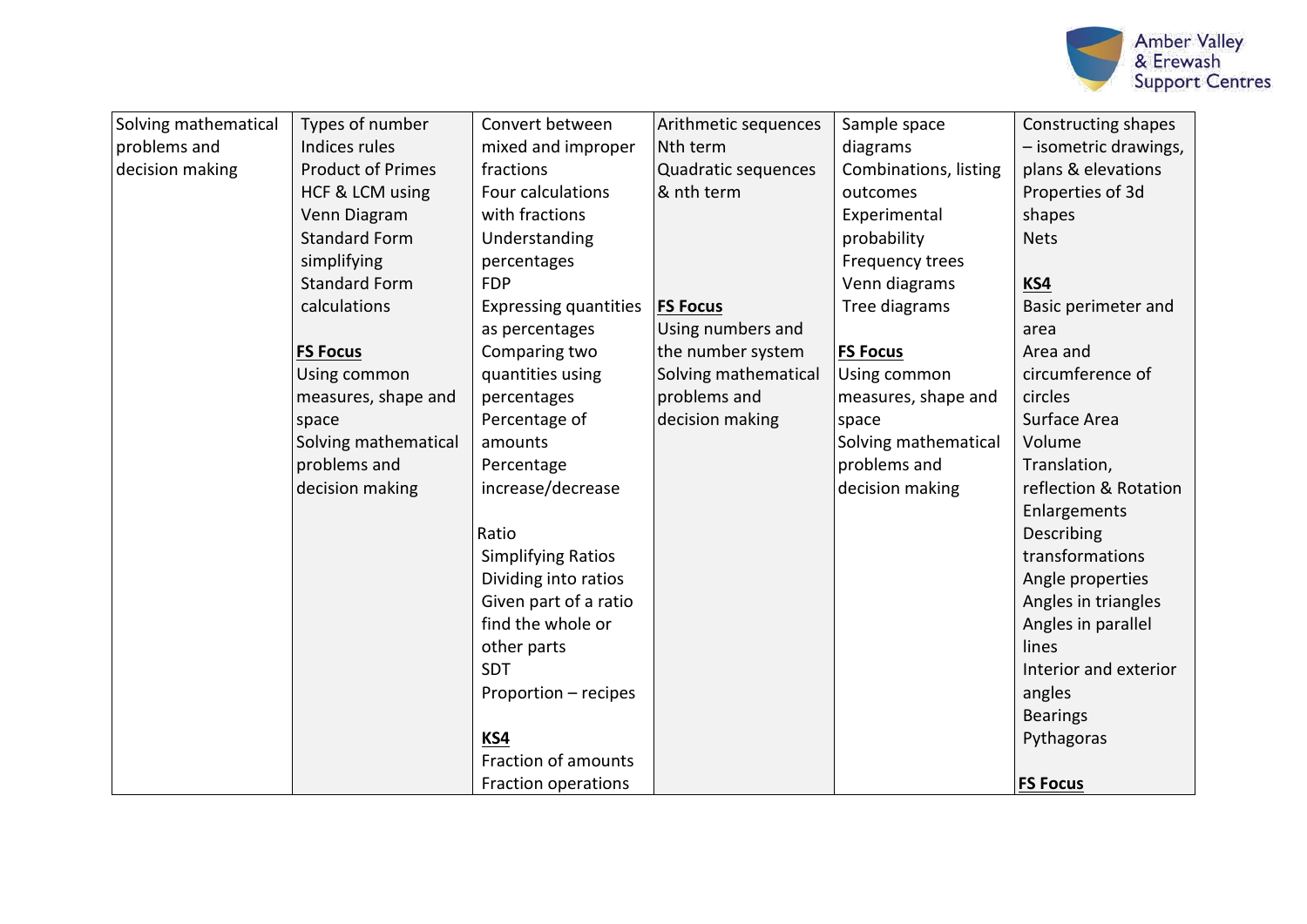

| Mixed number<br>fraction operations<br>Reverse fraction<br><b>FDP</b><br>Percentage of<br>amount,<br>increase/decrease<br>Percentage change<br>Reverse percentages<br>Simple/compound<br>interest<br>Depreciation |  | Handling information<br>and data<br>Solving mathematical<br>problems and<br>decision making |
|-------------------------------------------------------------------------------------------------------------------------------------------------------------------------------------------------------------------|--|---------------------------------------------------------------------------------------------|
| Ratio                                                                                                                                                                                                             |  |                                                                                             |
| Ratio Recap<br>Proportion recipes                                                                                                                                                                                 |  |                                                                                             |
| Best buys<br>Three-way ratio                                                                                                                                                                                      |  |                                                                                             |
| <b>Conversion Graphs</b>                                                                                                                                                                                          |  |                                                                                             |
| SDT                                                                                                                                                                                                               |  |                                                                                             |
| <b>DMV</b>                                                                                                                                                                                                        |  |                                                                                             |
| <b>FS Focus</b><br>Handling information<br>and data                                                                                                                                                               |  |                                                                                             |
| Solving mathematical<br>problems and<br>decision making                                                                                                                                                           |  |                                                                                             |